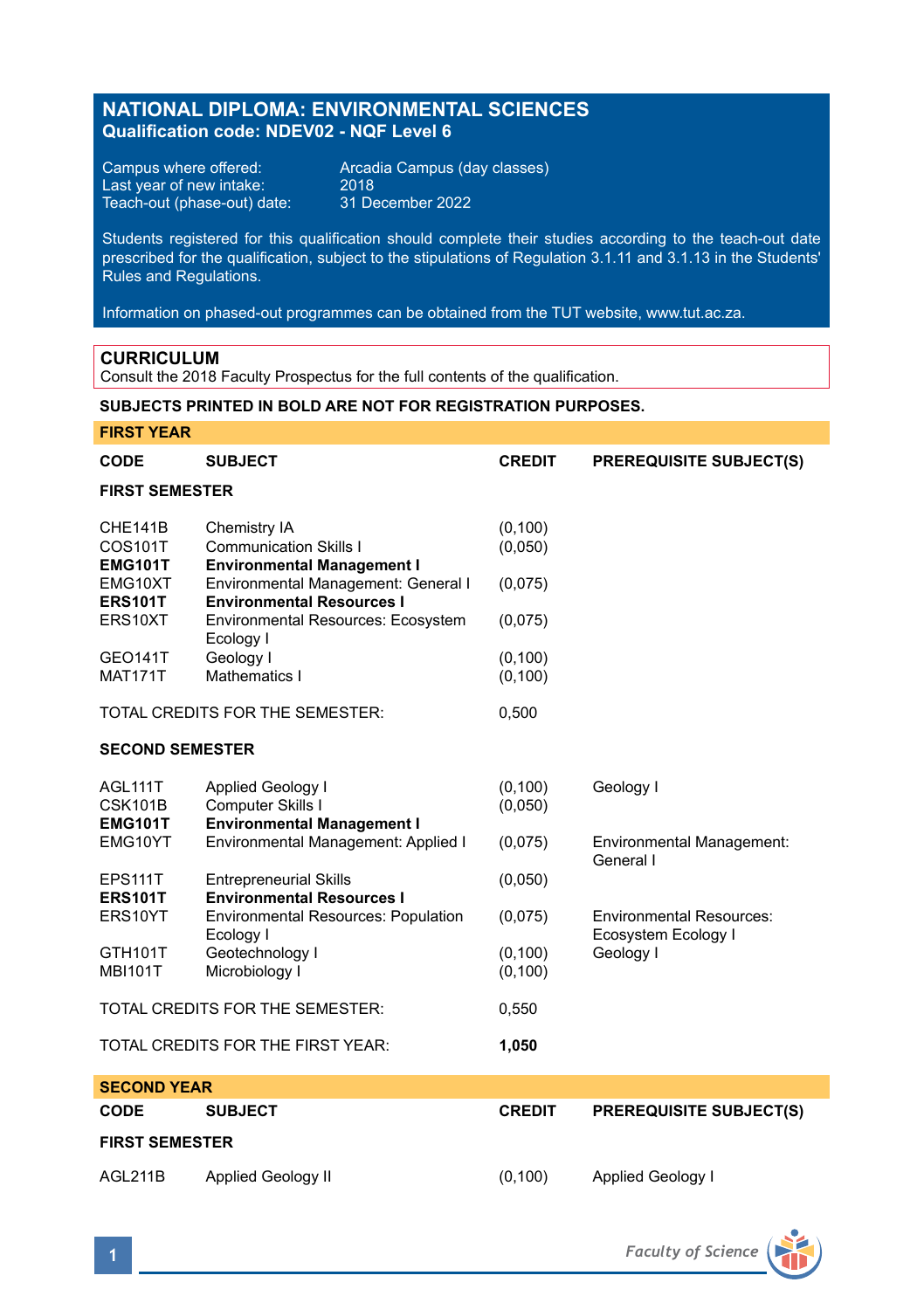| ELE201T<br><b>EMG201T</b><br>ENC201T<br>GTH201B                                            | <b>Environmental Legislation</b><br>Environmental Management II<br><b>Environmental Chemistry II</b><br>Geotechnology II                                                          | (0, 100)<br>(0, 100)<br>(0, 100)<br>(0, 100)             | Environmental Management I<br>Chemistry IA<br>Geotechnology I                                           |  |  |
|--------------------------------------------------------------------------------------------|-----------------------------------------------------------------------------------------------------------------------------------------------------------------------------------|----------------------------------------------------------|---------------------------------------------------------------------------------------------------------|--|--|
|                                                                                            | TOTAL CREDITS FOR THE SEMESTER:                                                                                                                                                   | 0,500                                                    |                                                                                                         |  |  |
| <b>SECOND SEMESTER</b>                                                                     |                                                                                                                                                                                   |                                                          |                                                                                                         |  |  |
| EEC201T<br><b>EGE201T</b><br>EMB201T<br><b>EMS201T</b><br><b>ERS201T</b>                   | <b>Environmental Economy</b><br><b>Environmental Geology II</b><br>Environmental Biotechnology II<br><b>Environmental Management Systems</b><br><b>Environmental Resources II</b> | (0, 100)<br>(0, 100)<br>(0, 100)<br>(0, 100)<br>(0, 100) | Applied Geology II<br>Microbiology I<br>Environmental Management II<br><b>Environmental Resources I</b> |  |  |
| TOTAL CREDITS FOR THE SEMESTER:                                                            |                                                                                                                                                                                   | 0,500                                                    |                                                                                                         |  |  |
| TOTAL CREDITS FOR THE SECOND YEAR:                                                         |                                                                                                                                                                                   | 1,000                                                    |                                                                                                         |  |  |
| <b>THIRD YEAR</b>                                                                          |                                                                                                                                                                                   |                                                          |                                                                                                         |  |  |
| <b>CODE</b>                                                                                | <b>SUBJECT</b>                                                                                                                                                                    | <b>CREDIT</b>                                            | <b>PREREQUISITE SUBJECT(S)</b>                                                                          |  |  |
| <b>FIRST SEMESTER</b>                                                                      |                                                                                                                                                                                   |                                                          |                                                                                                         |  |  |
| EMG301T<br>ENV301T<br><b>ERS301T</b>                                                       | Environmental Management III<br>Environmental Geohydrology III<br><b>Environmental Resources III</b>                                                                              | (0, 150)<br>(0, 150)<br>(0, 150)                         | Environmental Management II<br><b>Environmental Geology II</b><br><b>Environmental Resources II</b>     |  |  |
|                                                                                            | plus two of the following subjects:                                                                                                                                               |                                                          |                                                                                                         |  |  |
| EGE301T<br>ENC301T<br>GTH301T<br>IPO301T                                                   | <b>Environmental Geology III</b><br><b>Environmental Chemistry III</b><br>Geotechnology III<br>Industrial Processes III                                                           | (0, 150)<br>(0, 150)<br>(0, 150)<br>(0, 150)             | <b>Environmental Geology II</b><br><b>Environmental Chemistry II</b><br>Geotechnology II                |  |  |
| TOTAL CREDITS FOR THE SEMESTER:                                                            |                                                                                                                                                                                   | 0,750                                                    |                                                                                                         |  |  |
| <b>SECOND SEMESTER</b><br>On completion of all the subjects in the first- and second year. |                                                                                                                                                                                   |                                                          |                                                                                                         |  |  |
| <b>INV301T</b>                                                                             | Industrial Environmental Practice III<br>(offered in both semesters)                                                                                                              | (0, 200)                                                 |                                                                                                         |  |  |
| TOTAL CREDITS FOR THE SEMESTER:<br>0,200                                                   |                                                                                                                                                                                   |                                                          |                                                                                                         |  |  |
|                                                                                            | TOTAL CREDITS FOR THE THIRD YEAR:                                                                                                                                                 | 0,950                                                    |                                                                                                         |  |  |

TOTAL CREDITS FOR THE QUALIFICATION: **3,000**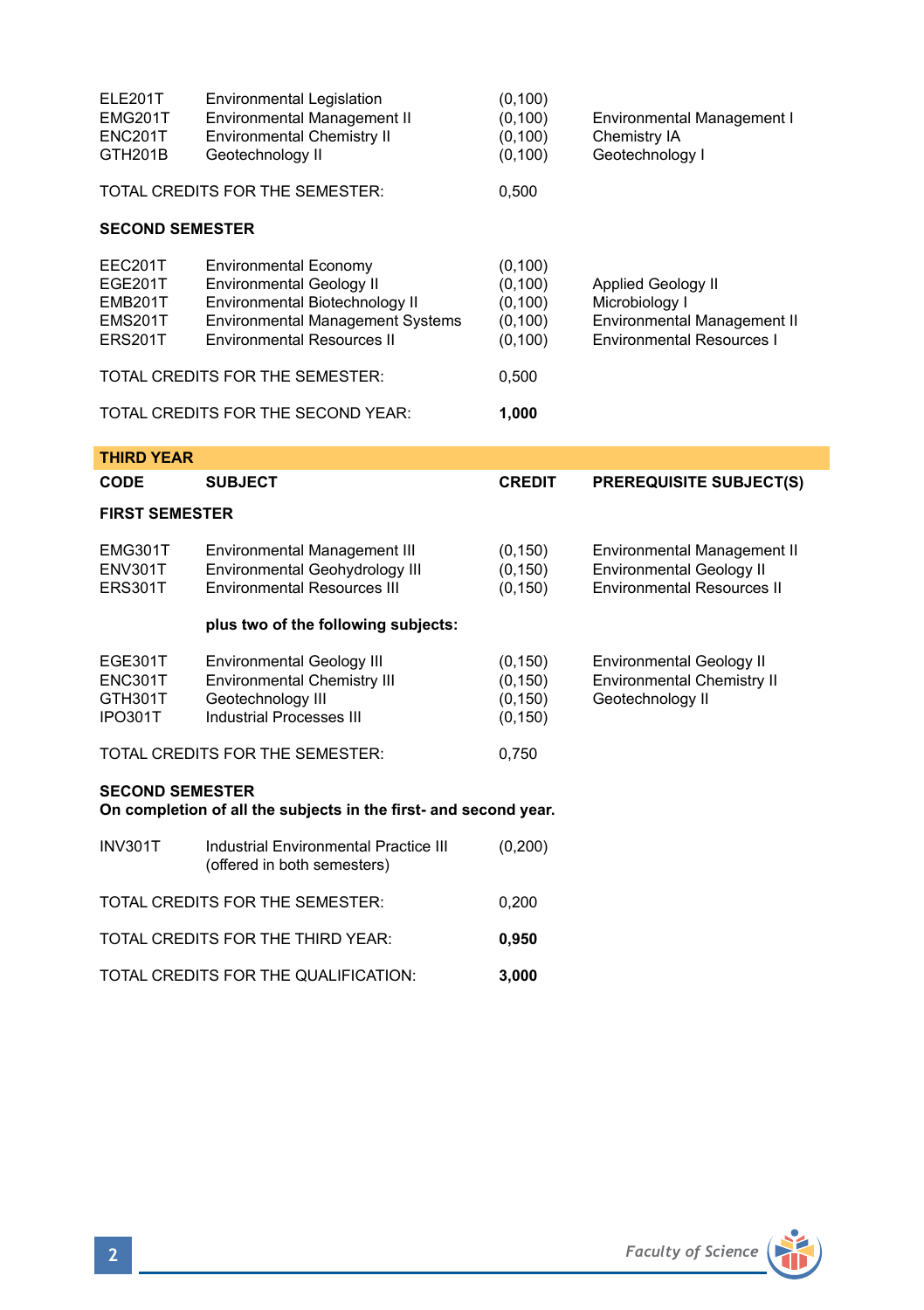# **SUBJECT INFORMATION (OVERVIEW OF SYLLABUS)**

The syllabus content is subject to change to accommodate industry changes. Please note that a more detailed syllabus is available at the Department or in the study guide that is applicable to a particular subject. At time of publication, the syllabus content was defined as follows:

# **A**

# **APPLIED GEOLOGY I (AGL111T) 1 X 3-HOUR PAPER**

### *(Subject custodian: Department of Environmental, Water and Earth Sciences)*

Introductory geophysics. Introductory hydrogeology. Introductory engineering geology. (Total tuition time:  $+60$  hours)

### **APPLIED GEOLOGY II (AGL211B) 1 X 3-HOUR PAPER**

*(Subject custodian: Department of Environmental, Water and Earth Sciences)* South African stratigraphy and mineral deposits. (Total tuition time: ± 68 hours)

## **C**

## **CHEMISTRY IA (CHE141B) 1 X 3-HOUR PAPER**

## *(Subject custodian: Department of Chemistry)*

Atomic structure, chemical bonding, periodic table of elements and nomenclature of inorganic compounds. Chemical equations and reactions and stoichiometry. Solutions, acids, bases, pH calculations and chemical equilibrium. Electrochemistry and redox reactions. Introduction to organic compounds (nomenclature and functional groups). Practical: experiments based on the theory, with the emphasis on basic laboratory techniques. (Total tuition time: ± 152 hours)

## **COMMUNICATION SKILLS I (COS101T) CONTINUOUS ASSESSMENT**

# *(Subject custodian: Department of Applied Languages)*

Communication theory. Oral presentation. Technical writing skills. Group communication skills. (Total tuition time: not available)

# **COMPUTER SKILLS I (CSK101B) CONTINUOUS ASSESSMENT**

### *(Subject custodian: End User Computing Unit)*

Students have to acquire theoretical knowledge (computing fundamentals) and practical skills as an enduser in operating systems and MS Office Suite applications (MS Word, MS Excel and MS PowerPoint) on an introductory level. Students will do online and computer based tests. The modules are mapped with SAQA and IC3 Essential Skills for Digital Literacy (international certification). (Total tuition time: ± 40 hours)

# **E**

# **ENTREPRENEURIAL SKILLS (EPS111T) 1 X 3-HOUR PAPER**

# *(Subject custodian: Department of Management and Entrepreneurship)*

The various types of businesses, management functions, budgeting, accounting, administration, banking, personnel management, customer relations, and entrepreneurship versus entrepreneurship. (Total tuition time: not available)

# **ENVIRONMENTAL BIOTECHNOLOGY II (EMB201T) 1 X 3-HOUR PAPER**

*(Subject custodian: Department of Biotechnology and Food Technology)* The different ecospheres that house organisms, their role in cycling in nature and the uses of micro-organisms to treat wastewater and xenobiotics. Harnessing organisms for mining and extraction of oil as well as remediation of oil spills. (Total tuition time:  $\pm$  40 hours)

# **ENVIRONMENTAL CHEMISTRY II (ENC201T) 1 X 3-HOUR PAPER**

# *(Subject custodian: Department of Chemistry)*

Chemical fate and transport, industrial ecology, aquatic chemistry, including water analysis, sources of water pollution and water treatment methods. Chemical analysis of water and wastewaters. Toxicological chemistry. Practical: experimental techniques related to the theory. (Total tuition time: ± 96 hours)

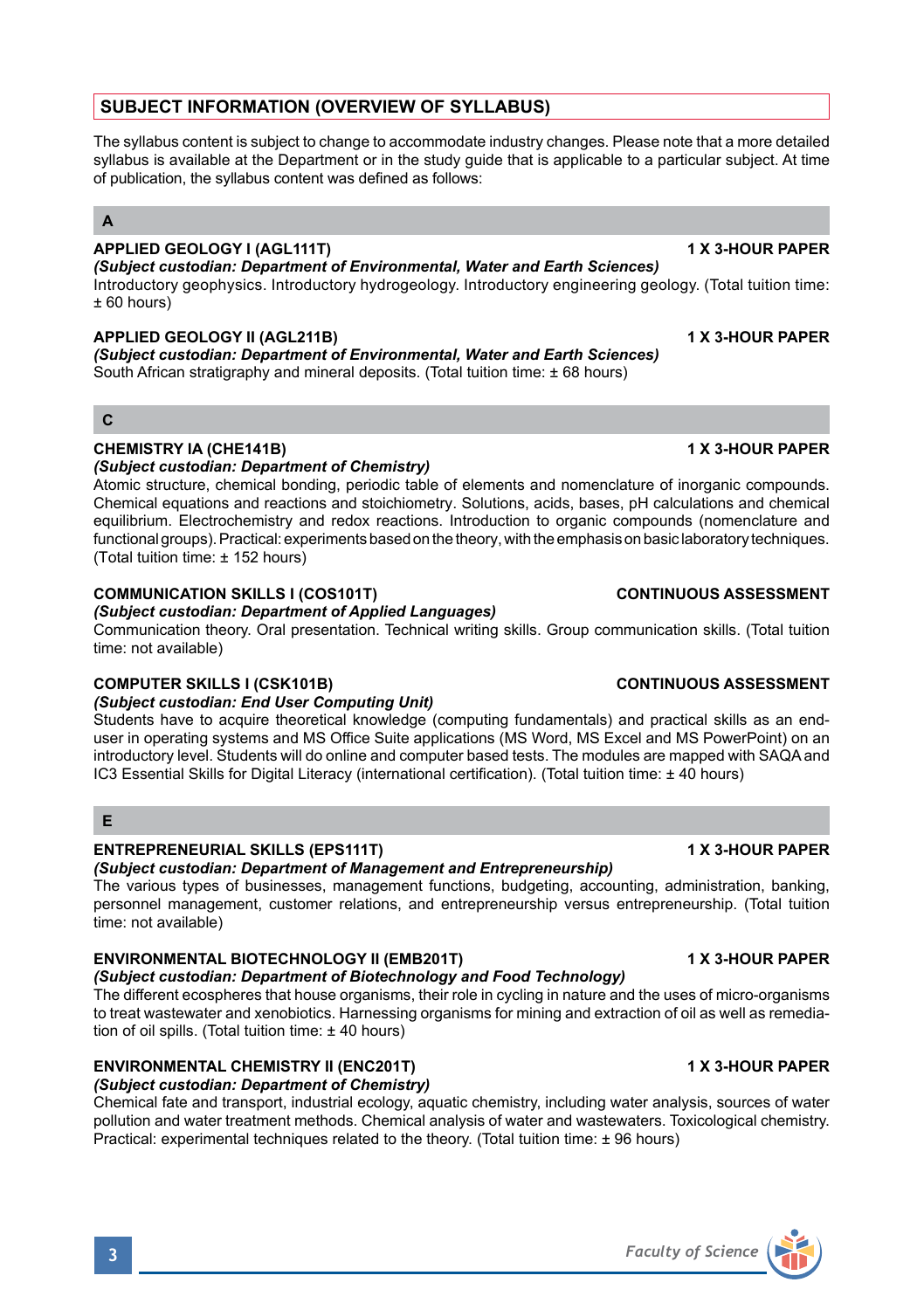# **(Subject custodian: Department of Chemistry)** The geosphere and geochemistry: rock cycle, sediment transport and pollution issues relating to the geosphere.

Soil chemistry: composition of soil and chemical reactions that may occur in soil. Atmospheric chemistry: atmospheric physical and chemical processes, particularly the photochemical process, as well as various effects from dispersion of pollutants, sampling and analytical methods relating to atmospheric or gaseous samples. Waste: nature and sources of waste, waste minimisation at source, disposal of waste, hazardous waste, nuclear waste and agricultural chemicals. Waste and solids analysis: methods for sampling and analysis of solid environmental samples including wastes. Practical: experimental techniques related to the theory. (Total tuition time: ± 96 hours)

### **ENVIRONMENTAL ECONOMY (EEC201T) 1 X 3-HOUR PAPER**

*(Subject custodian: Department of Environmental, Water and Earth Sciences)*

Introductory economy. Sociopolitical factors. Resource economy. Quantification of environmental risks. Environmental and economical problems and situation criteria. (Total tuition time: ± 42 hours)

### **ENVIRONMENTAL GEOHYDROLOGY III (ENV301T) 1 X 3-HOUR PAPER**

*(Subject custodian: Department of Environmental, Water and Earth Sciences)* Basic concepts. Appearance and movement of groundwater. Groundwater exploration. Drilling techniques. Borehole construction, development and maintenance. (Total tuition time: ± 60 hours)

### **ENVIRONMENTAL GEOLOGY II (EGE201T) 1 X 3-HOUR PAPER**

*(Subject custodian: Department of Environmental, Water and Earth Sciences)* Natural disasters. Human impact on geological environment. (Total tuition time: ± 45 hours)

## **ENVIRONMENTAL GEOLOGY III (EGE301T) 1 X 3-HOUR PAPER**

*(Subject custodian: Department of Environmental, Water and Earth Sciences)* Environmental geophysics, environmental geohydrology and environmental engineering geology. (Total tuition time:  $\pm 60$  hours)

### **ENVIRONMENTAL LEGISLATION (ELE201T) 1 X 3-HOUR PAPER**

*(Subject custodian: Department of Environmental, Water and Earth Sciences)* Framework of environmental law. South African legal process. Nature and scope of national, provincial and local legislation. Implementation of specific laws. Environmental impact assessment, environmental management programme. International environmental legislation and standards. International conventions and treaties. Green organisations. Quantification of legal risks. (Total tuition time: ± 42 hours)

### **ENVIRONMENTAL MANAGEMENT II (EMG201T) 1 X 3-HOUR PAPER**

*(Subject custodian: Department of Environmental, Water and Earth Sciences)* Production management. Life cycle analysis. Environmental finance and cost analysis. Industrial health. (Total tuition time: ± 30 hours)

### **ENVIRONMENTAL MANAGEMENT III (EMG301T) 1 X 3-HOUR PAPER**

## *(Subject custodian: Department of Environmental, Water and Earth Sciences)*

Environmental management strategy. Environmental audit. Environmental monitoring. Integrated environmental management. (Total tuition time: ± 42 hours)

### **ENVIRONMENTAL MANAGEMENT: APPLIED I (EMG10YT) 1 X 3-HOUR PAPER**

*(Subject custodian: Department of Environmental, Water and Earth Sciences)*

Introduction to environmental management. Key environmental issues, air pollution, renewable energy, climate change, solid and hazardous waste. (Total tuition time: ± 30 hours)

# **ENVIRONMENTAL MANAGEMENT: GENERAL I (EMG10XT) 1 X 3-HOUR PAPER**

*(Subject custodian: Department of Environmental, Water and Earth Sciences)* Introduction to environmental management. Key environmental issues, human population and its impacts, water resources, food, soil and pest management. (Total tuition time: ± 30 hours)

### **ENVIRONMENTAL MANAGEMENT SYSTEMS (EMS201T) 1 X 3-HOUR PAPER**

# *(Subject custodian: Department of Environmental, Water and Earth Sciences)*

Environmental management philosophy. Formal management resources. Various uses of environmental systems. ISO 14000, BS 7750 and ERA. (Total tuition time: ± 45 hours)

# **ENVIRONMENTAL CHEMISTRY III (ENC301T) 1 X 3-HOUR PAPER**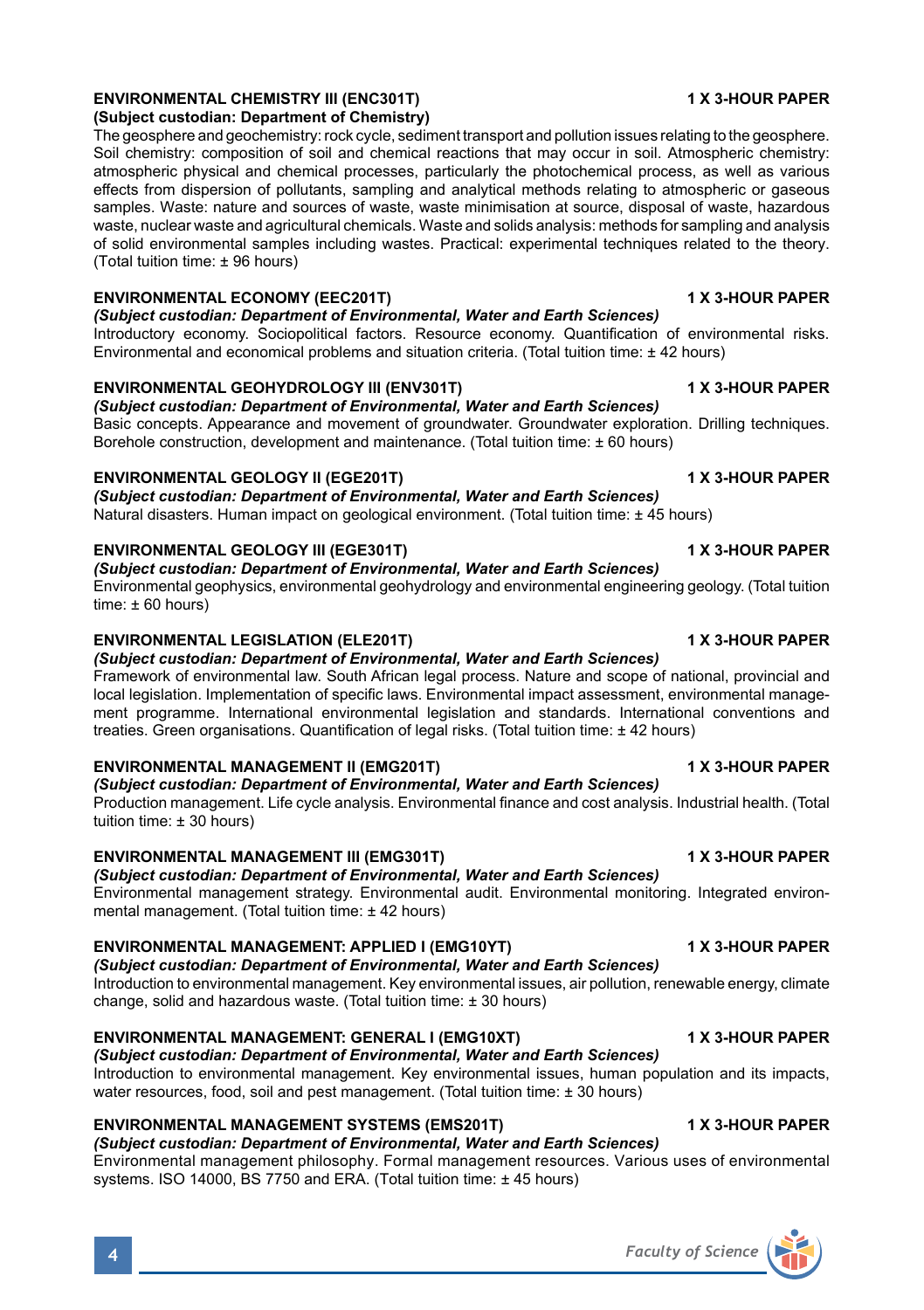# **ENVIRONMENTAL RESOURCES II (ERS201T) 1 X 3-HOUR PAPER**

### *(Subject custodian: Department of Environmental, Water and Earth Sciences)*

Environmental quality: air pollution, water pollution, solid waste, pesticides, radiation, noise. Waste management. Waste: rational use reduces waste, renewal techniques, recycling. Risk management: identifying potential risks, dealing with risks. (Total tuition time: ± 30 hours)

### **ENVIRONMENTAL RESOURCES III (ERS301T) 1 X 3-HOUR PAPER**

### *(Subject custodian: Department of Environmental, Water and Earth Sciences)* Climate studies: the South African climate, urban climate, factors that have an impact on climate. Particular environmental features: mountains, rivers, the coastal zone. Indications of environmental concerns: unofficial indicators, official indicators. (Total tuition time: ± 45 hours)

### **ENVIRONMENTAL RESOURCES: ECOSYSTEM ECOLOGY I (ERS10XT) 1 X 3-HOUR PAPER**

*(Subject custodian: Department of Environmental, Water and Earth Sciences)* General ecology: the purpose of the study of ecology, organisation of the ecosystem, ecological pyramids and population interactions. Renewable resources: soil, wild animals, freshwater systems, marine systems. Nonrenewable resources: terrestrial minerals, offshore minerals. (Total tuition time: ± 45 hours)

### **ENVIRONMENTAL RESOURCES: POPULATION ECOLOGY I (ERS10YT) 1 X 3-HOUR PAPER** *(Subject custodian: Department of Environmental, Water and Earth Sciences)*

General ecology: the purpose of the study of ecology, organisation of the ecosystem, ecological pyramids and population interactions. Renewable resources: soil, wild animals, freshwater systems, marine systems. Nonrenewable resources: terrestrial minerals, offshore minerals. (Total tuition time: ± 45 hours)

# **G**

### **GEOLOGY I (GEO141T) 1 X 3-HOUR PAPER**

## *(Subject custodian: Department of Environmental, Water and Earth Sciences)*

Introduction to earth sciences. Physical geology. Geomorphology. Pedology. Introduction to environmental geology. (Total tuition time: ± 104 hours)

## **GEOTECHNOLOGY I (GTH101T) 1 X 3-HOUR PAPER**

*(Subject custodian: Department of Environmental, Water and Earth Sciences)* The use of maps, aerial photographs and other satellite images in the earth sciences. Introduction to section drawings. Mapping techniques. (Total tuition time: ± 60 hours)

### **GEOTECHNOLOGY II (GTH201B) 1 X 3-HOUR PAPER**

*(Subject custodian: Department of Environmental, Water and Earth Sciences)* Petrology of igneous, metamorphic and sedimentary rocks. (Total tuition time: ± 60 hours)

### **GEOTECHNOLOGY III (GTH301T) 1 X 3-HOUR PAPER**

*(Subject custodian: Department of Environmental, Water and Earth Sciences)* Geological exploration. Mining. (Total tuition time: ± 60 hours)

### **I**

# **INDUSTRIAL ENVIRONMENTAL PRACTICE III (INV301T) WORK-INTEGRATED LEARNING**

*(Subject custodian: Department of Environmental, Water and Earth Sciences)* Students do practical application of basic theory on a structural basis. (Total tuition time: not available)

### **INDUSTRIAL PROCESSES III (IPO301T) 1 X 3-HOUR PAPER**

### *(Subject custodian: Department of Environmental, Water and Earth Sciences)*

Different types of industries and processes. Alternative technologies. Waste management. (Total tuition time: ± 60 hours)